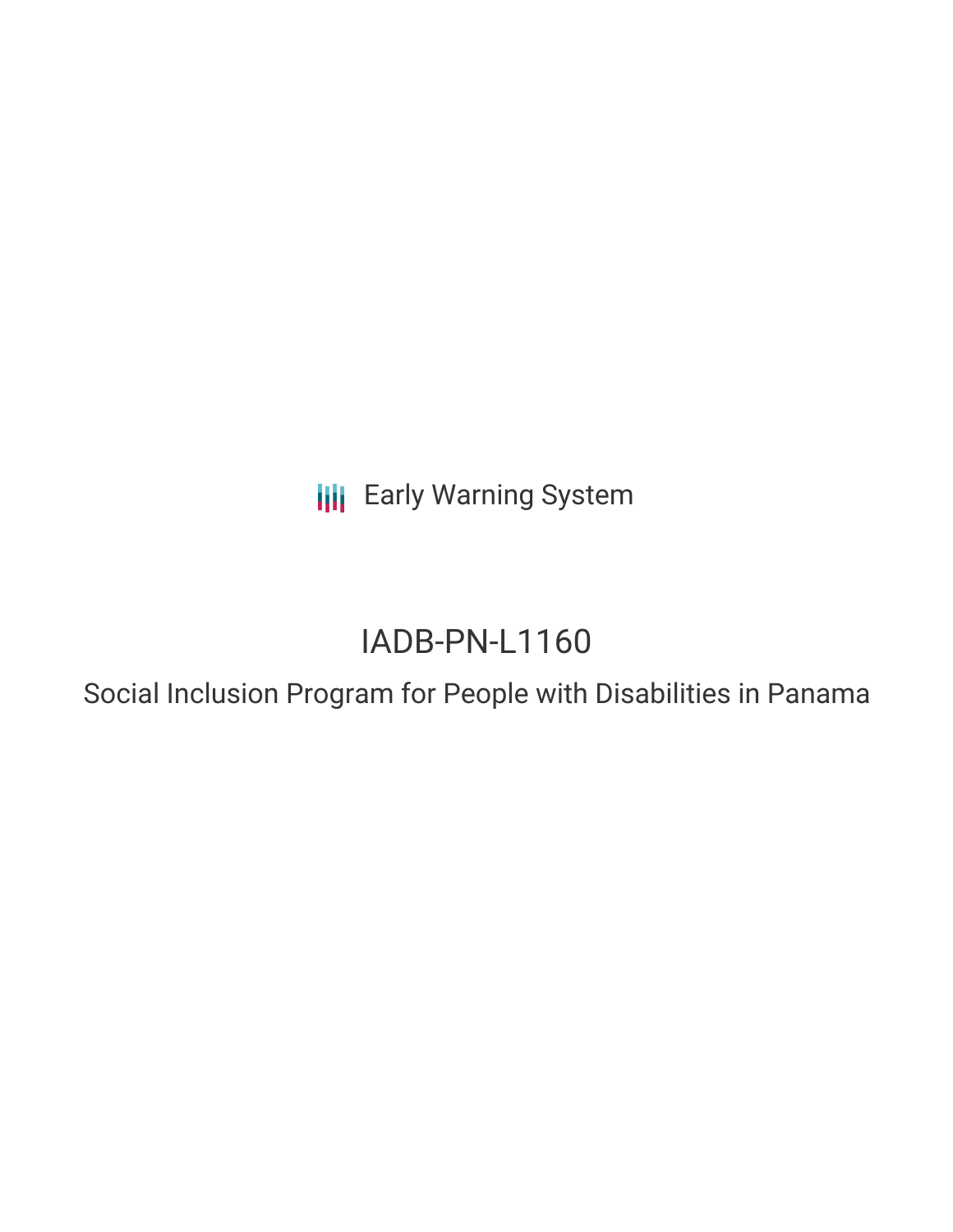

#### **Quick Facts**

| <b>Countries</b>               | Panama                                 |
|--------------------------------|----------------------------------------|
| <b>Financial Institutions</b>  | Inter-American Development Bank (IADB) |
| <b>Status</b>                  | Active                                 |
| <b>Bank Risk Rating</b>        | B                                      |
| <b>Borrower</b>                | Government of Panama                   |
| <b>Sectors</b>                 | <b>Education and Health</b>            |
| <b>Investment Type(s)</b>      | Loan                                   |
| <b>Investment Amount (USD)</b> | \$40.00 million                        |
| <b>Project Cost (USD)</b>      | $$40.00$ million                       |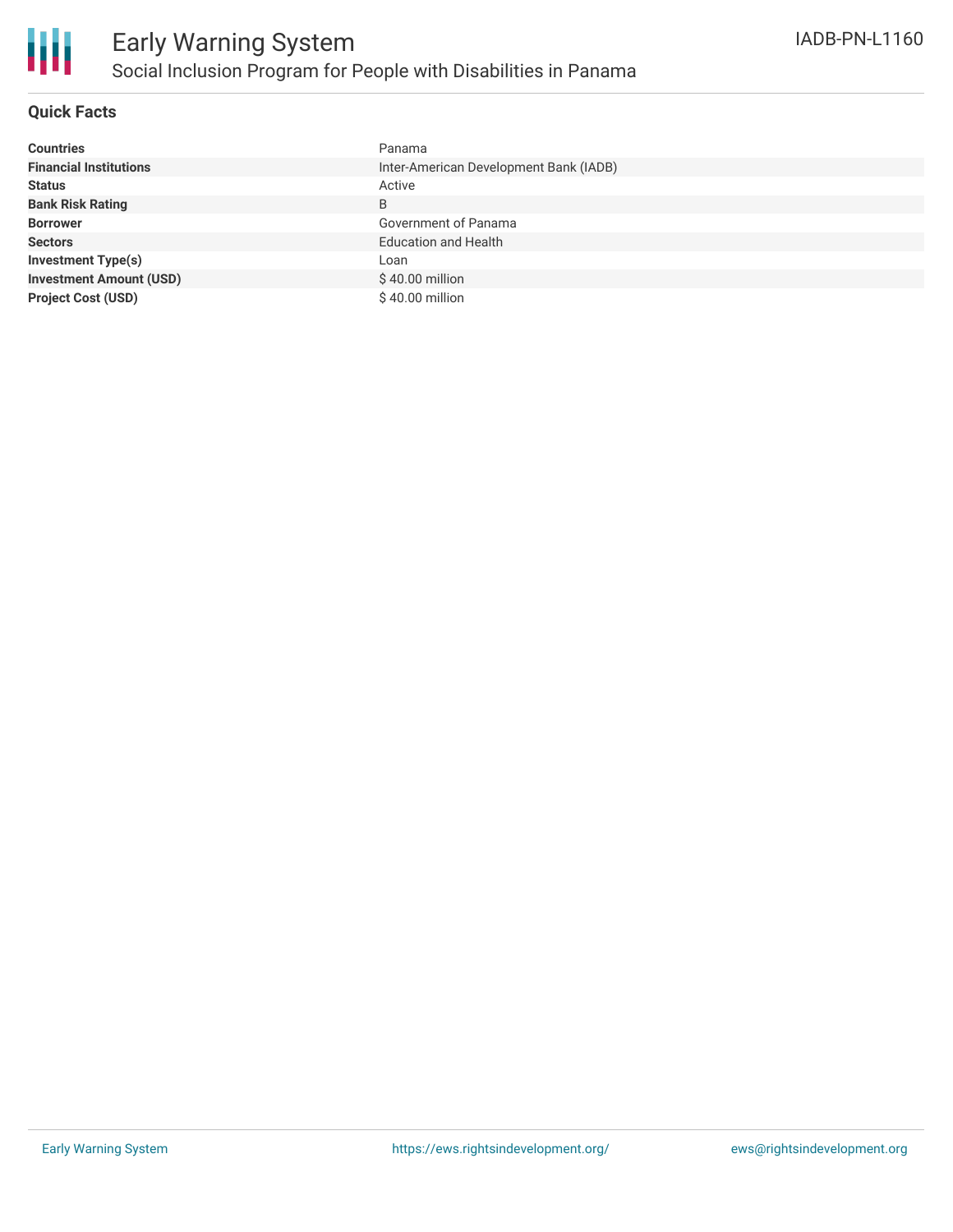

#### **Project Description**

Contribute to strengthening inclusion for people with disabilities by improving accessibility and quality of health, care and social protection services.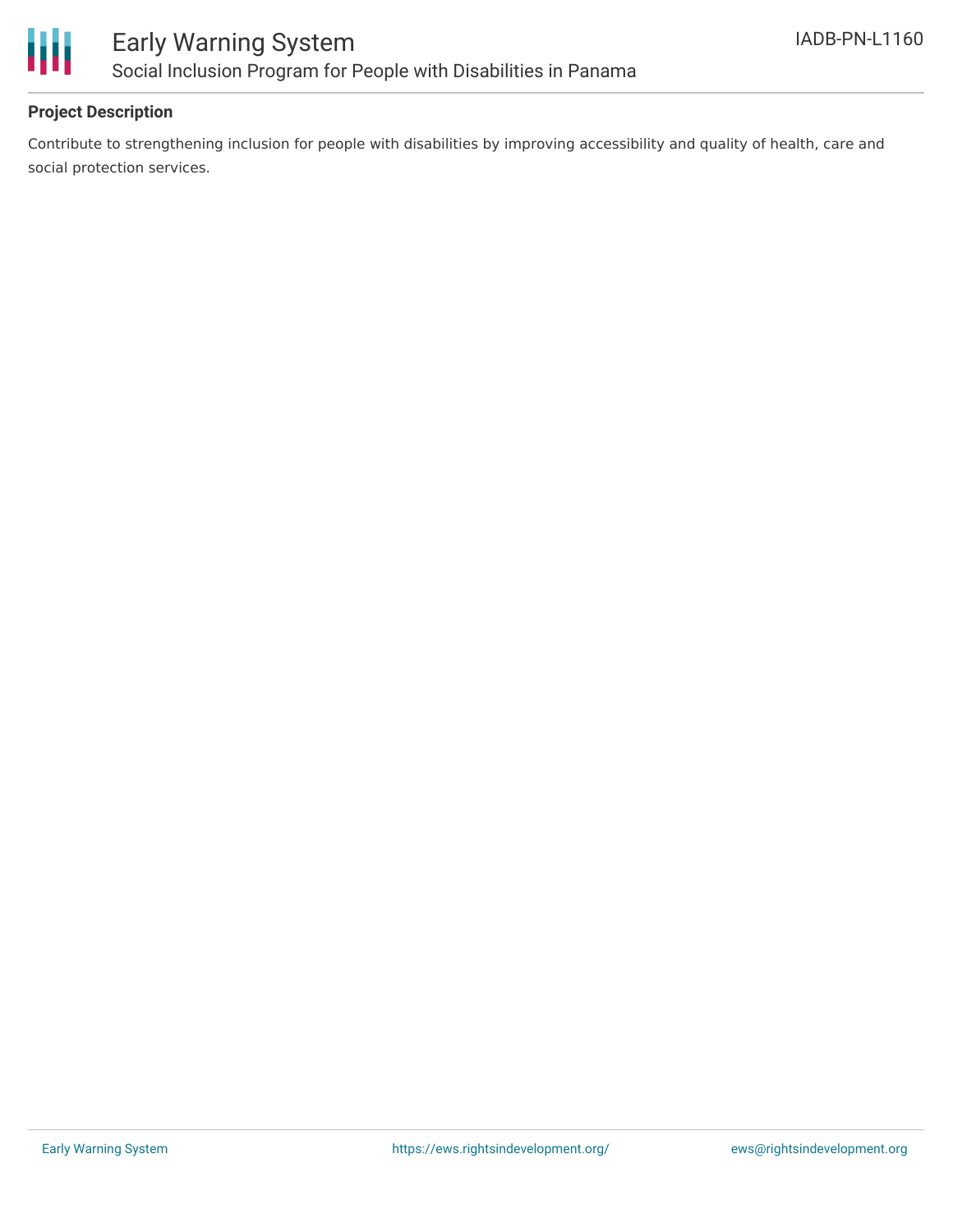

### Early Warning System Social Inclusion Program for People with Disabilities in Panama

#### **Investment Description**

• Inter-American Development Bank (IADB)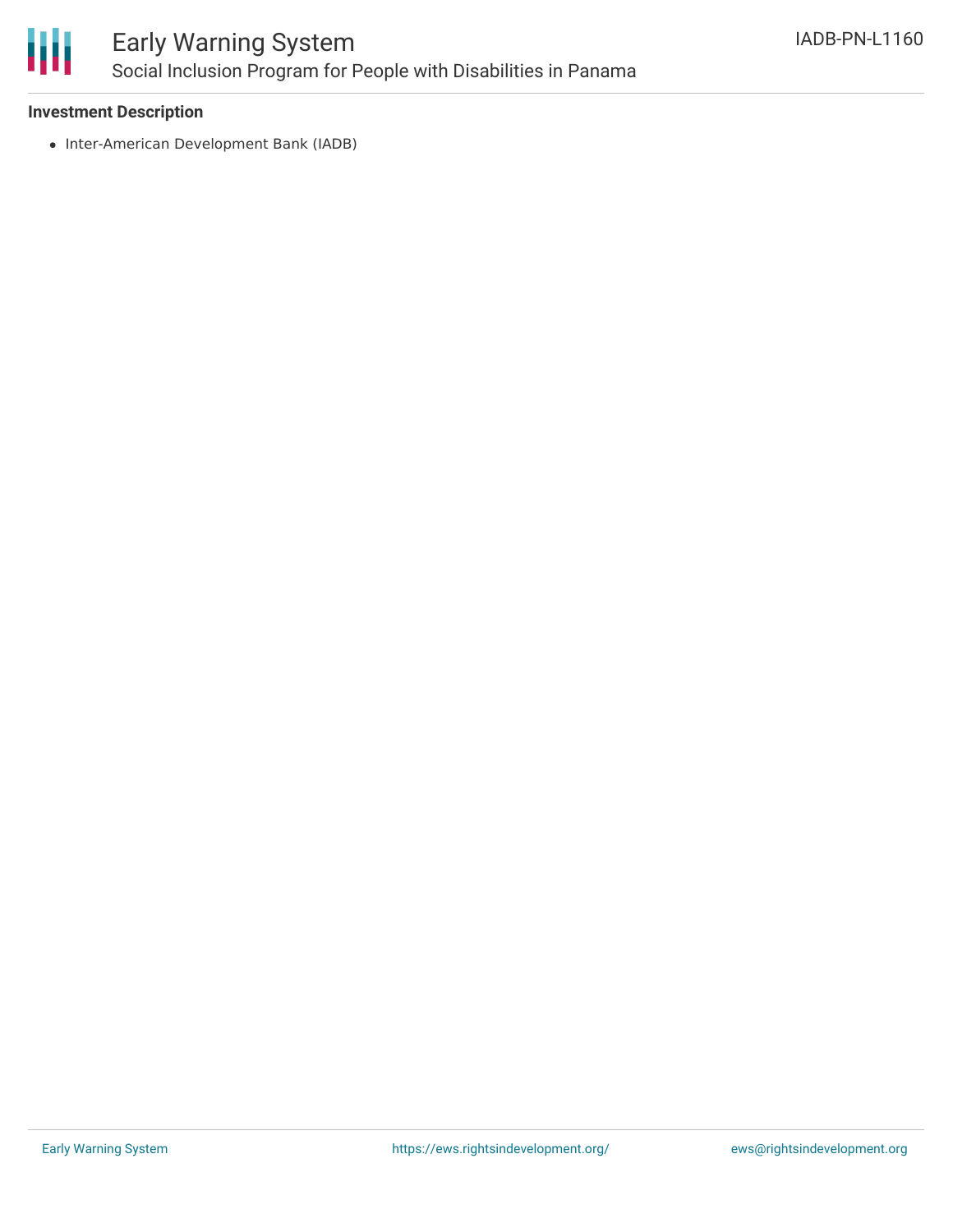#### **Contact Information**

#### ACCOUNTABILITY MECHANISM OF IADB

The Independent Consultation and Investigation Mechanism (MICI) is the independent complaint mechanism and fact-finding body for people who have been or are likely to be adversely affected by an Inter-American Development Bank (IDB) or Inter-American Investment Corporation (IIC)-funded project. If you submit a complaint to MICI, they may assist you in addressing the problems you raised through a dispute-resolution process with those implementing the project and/or through an investigation to assess whether the IDB or IIC is following its own policies for preventing or mitigating harm to people or the environment. You can submit a complaint by sending an email to MICI@iadb.org. You can learn more about the MICI and how to file a complaint at http://www.iadb.org/en/mici/mici,1752.html (in English) or http://www.iadb.org/es/mici/mici,1752.html (Spanish).